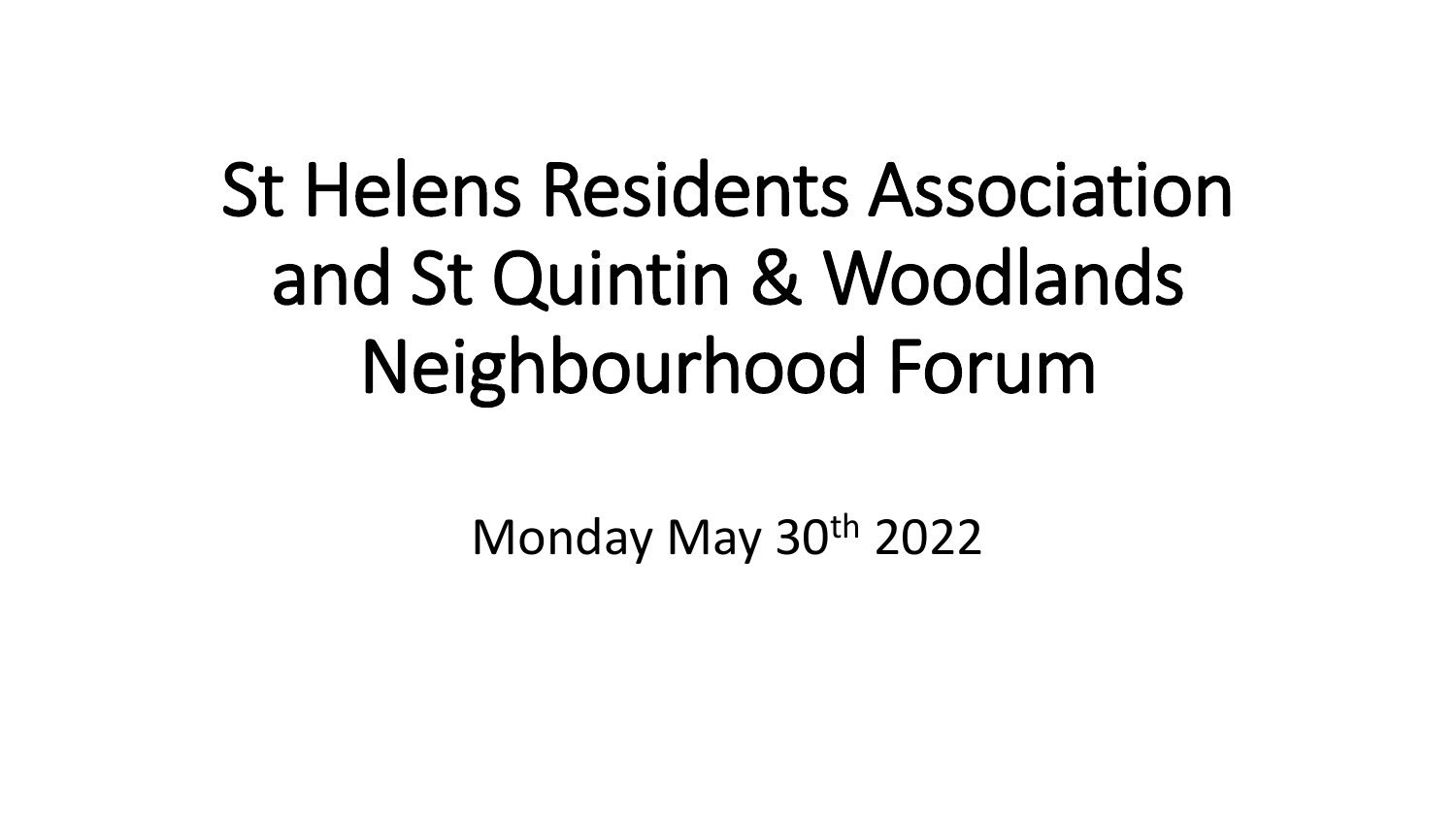# Agenda for this evening

- 1. Annual Report on StQW and St Helens RA activities
- 2. Elections for members of the St Helens RA and StQW Forum management committees
- 3. Update on local planning issues
- 4. Ideas for use of 2022 NCIL funds
- 4. Items for future open meetings
- 5. Any other business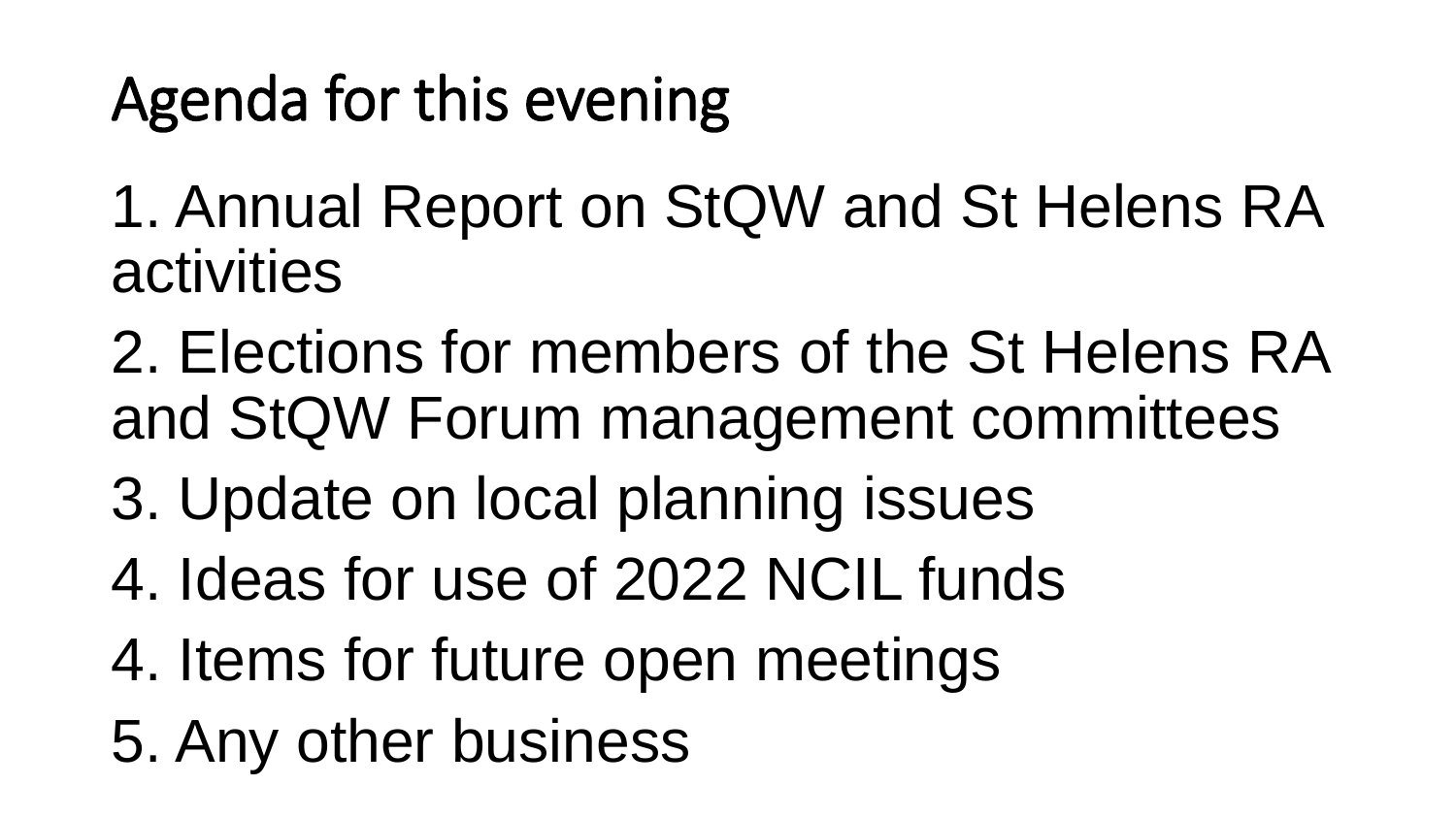### Reminder about StQW Forum and SHRA

2008 St Helens Residents Association started meeting, in response to development proposals in the area.

- 2011, the Localism Act introduced neighbourhood planning as the most 'local' part of the planning system.
- 2013 RBKC approved the designation of the 'St Quintin and Woodlands Neighbourhood Forum'.
- 2016 completed neighbourhood plan was voted on in a local referendum and adopted by the Council as part of the Borough's development plan.
- The two management committees have an overlap of membership and meet jointly to keep things simple
- SHRA and StQW membership is the same 380 members living or working in the neighbourhood.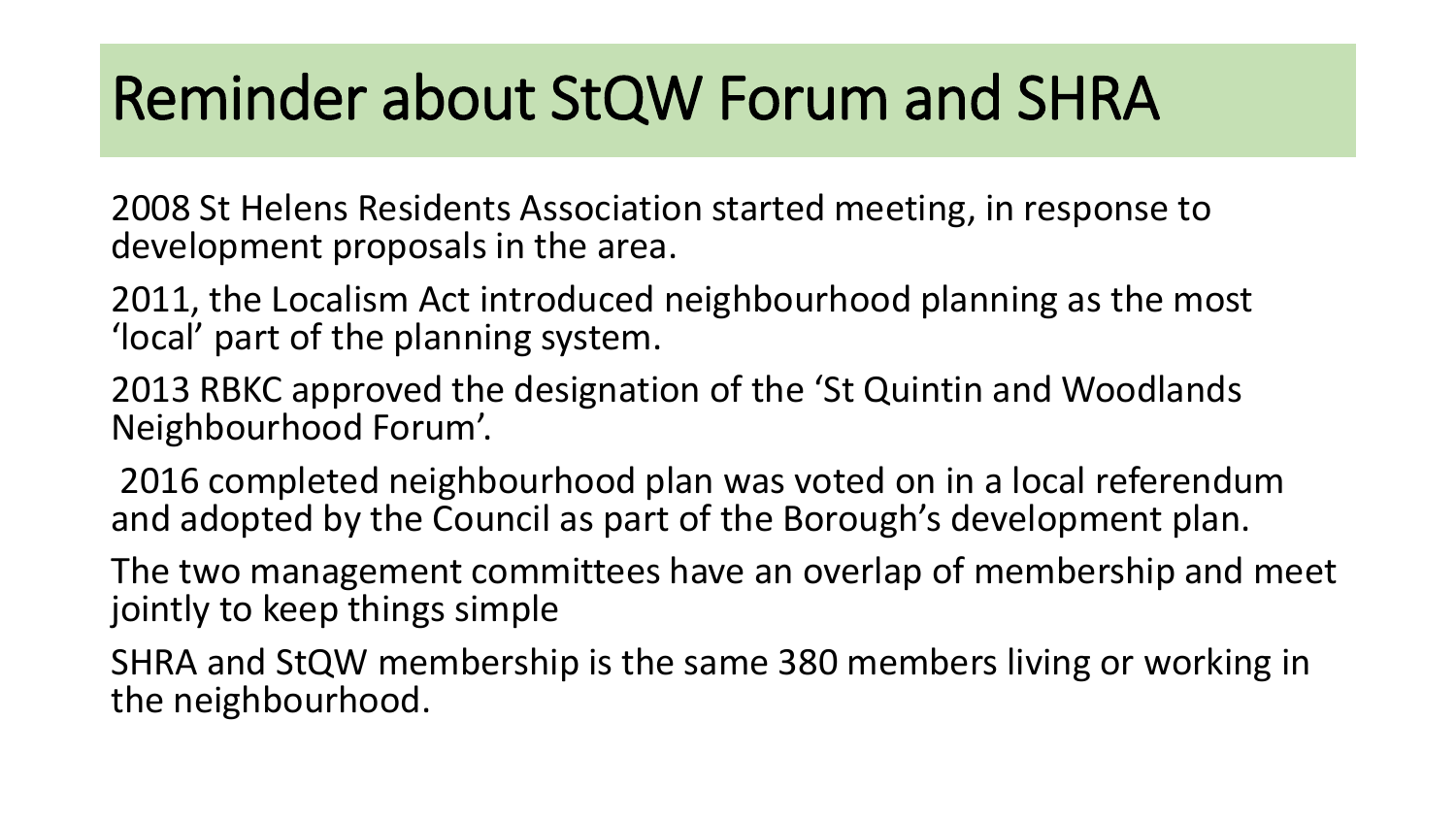### Annual Report

Only one open meetings held since our AGM last May, as a result of lockdown.

Monthly newsletters circulated to keep members up to date.

We submitted detailed responses on the following:

- RBKC new Draft Local Plan
- RBKC Supplementary Planning Document on Kensal Canalside
- RBKC Design Code for Units 1-14 Latimer Road
- RBKC proposals to extend the Oxford Gardens Conservation Area
- RBKC Streetscape improvements in St Helens Gardens
- OPDC modifications to its Draft Local Plan

Copies in previous posts on StQW website at www.stqw.org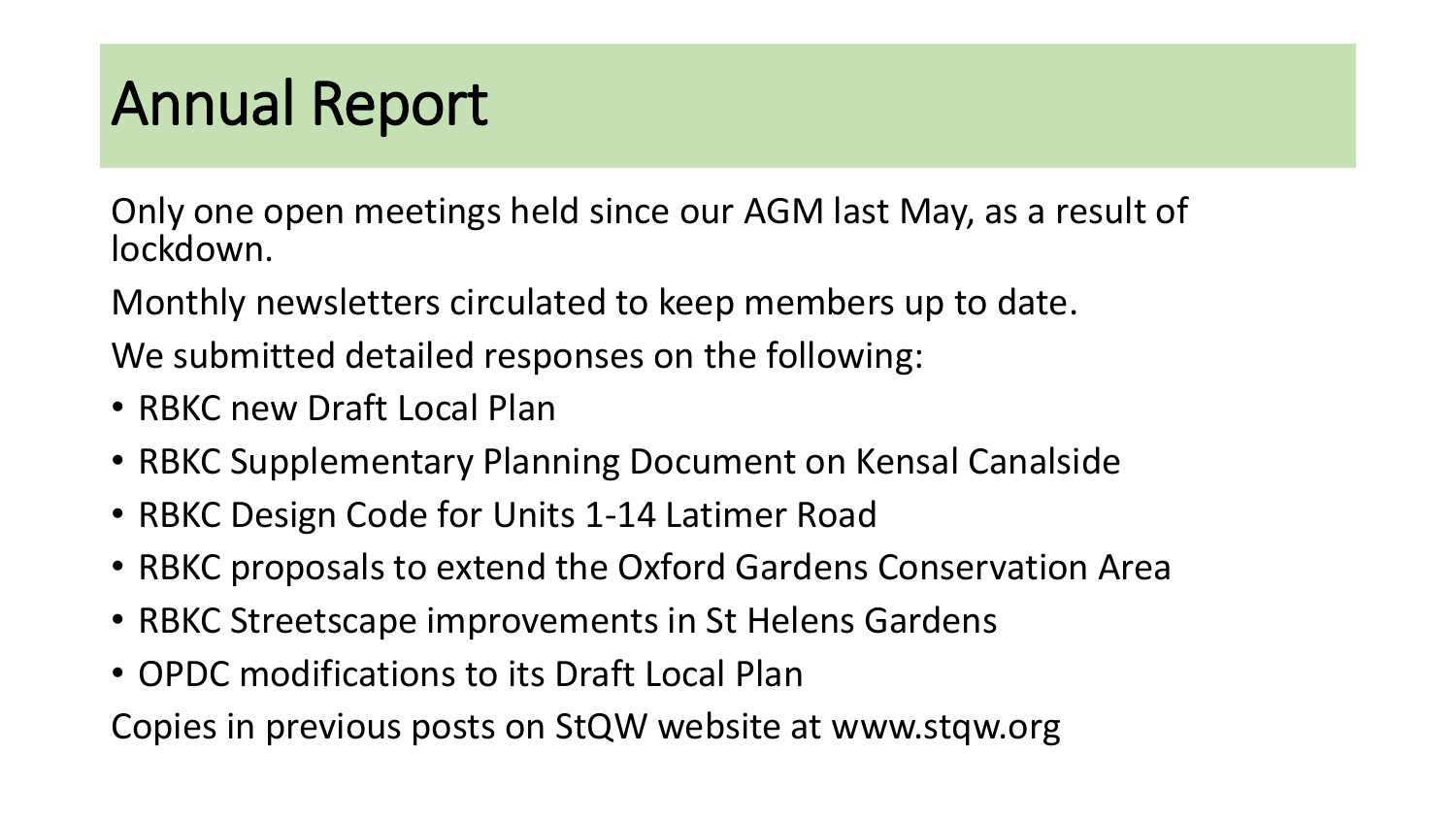### St Helens management committee elections

Proposed officers

- Chair Henry Peterson
- Treasurer Maggie Tyler
- Secretary Tania Martin

Other current management committee members standing for re-election: Jenny Harborne, Catherine Mannheim, David Marshall, Fiona Withey, Stephen Duckworth.

New member proposed for election: Pat Healy

Constitution allows for up to 14 members, so there are 6 vacancies.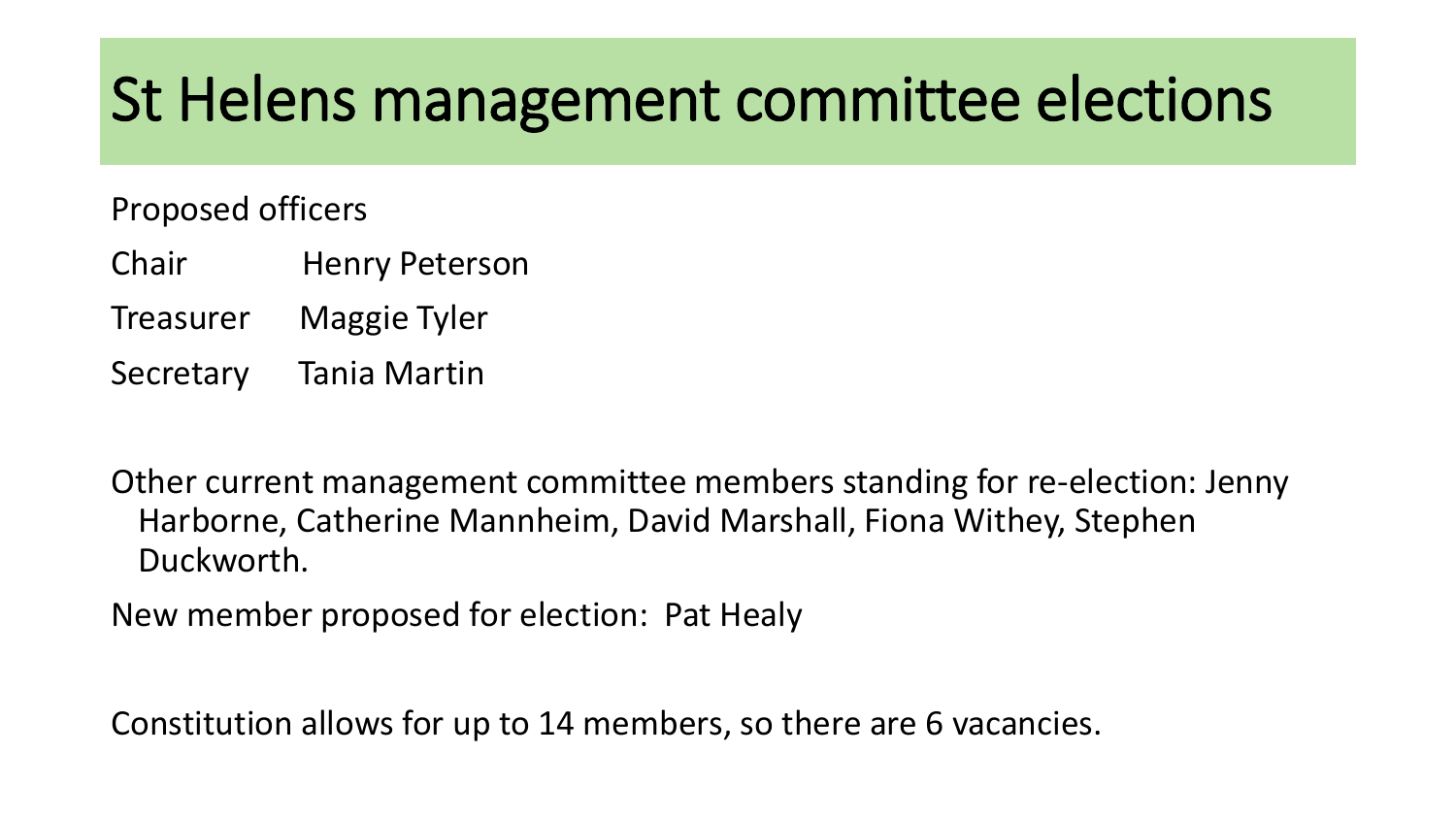### StQW Forum management committee

### **Current committee members standing for re-election**

Jenny Harborne (Highlever Road) Tania Martin (Highlever Road) Henry Peterson (Chair) (Highlever Road) Fiona Withey (Kelfield Gardens) David Marshall (Finstock Road) Steve Divall (St Helens Church) Peter Chapman (Highlever Road)

New member proposed for election: Pat Healy (Oakworth Road)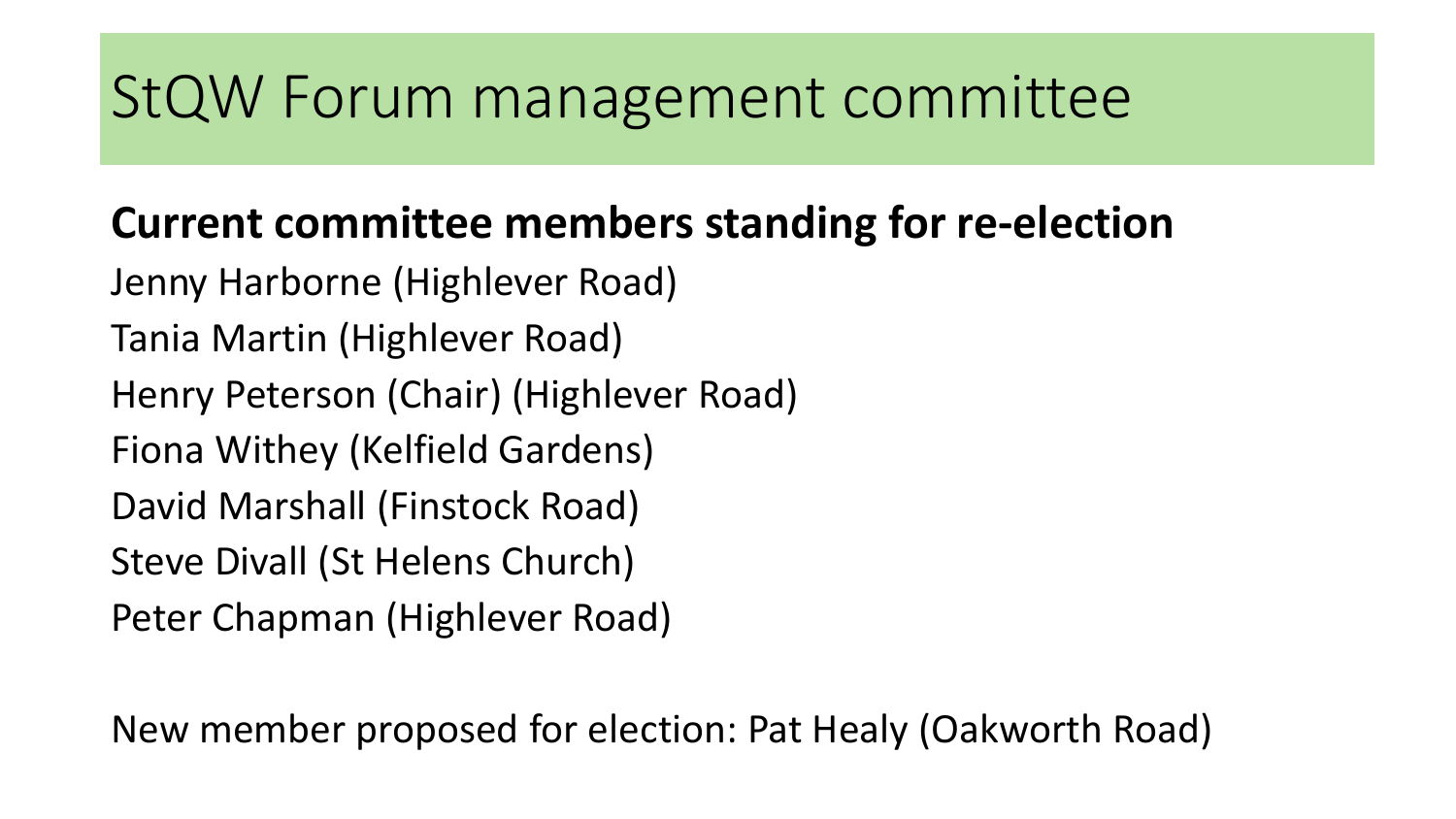# Planning update

- Kensal Canalside Opportunity Area
- RBKC revisions to its Article 4 Direction impact on Latimer Road
- St Helens streetscape improvements
- Mitre Wharf proposals (Scrubs Lane)
- HS2 construction
- •OPDC Local Plan and tall buildings around the Scrubs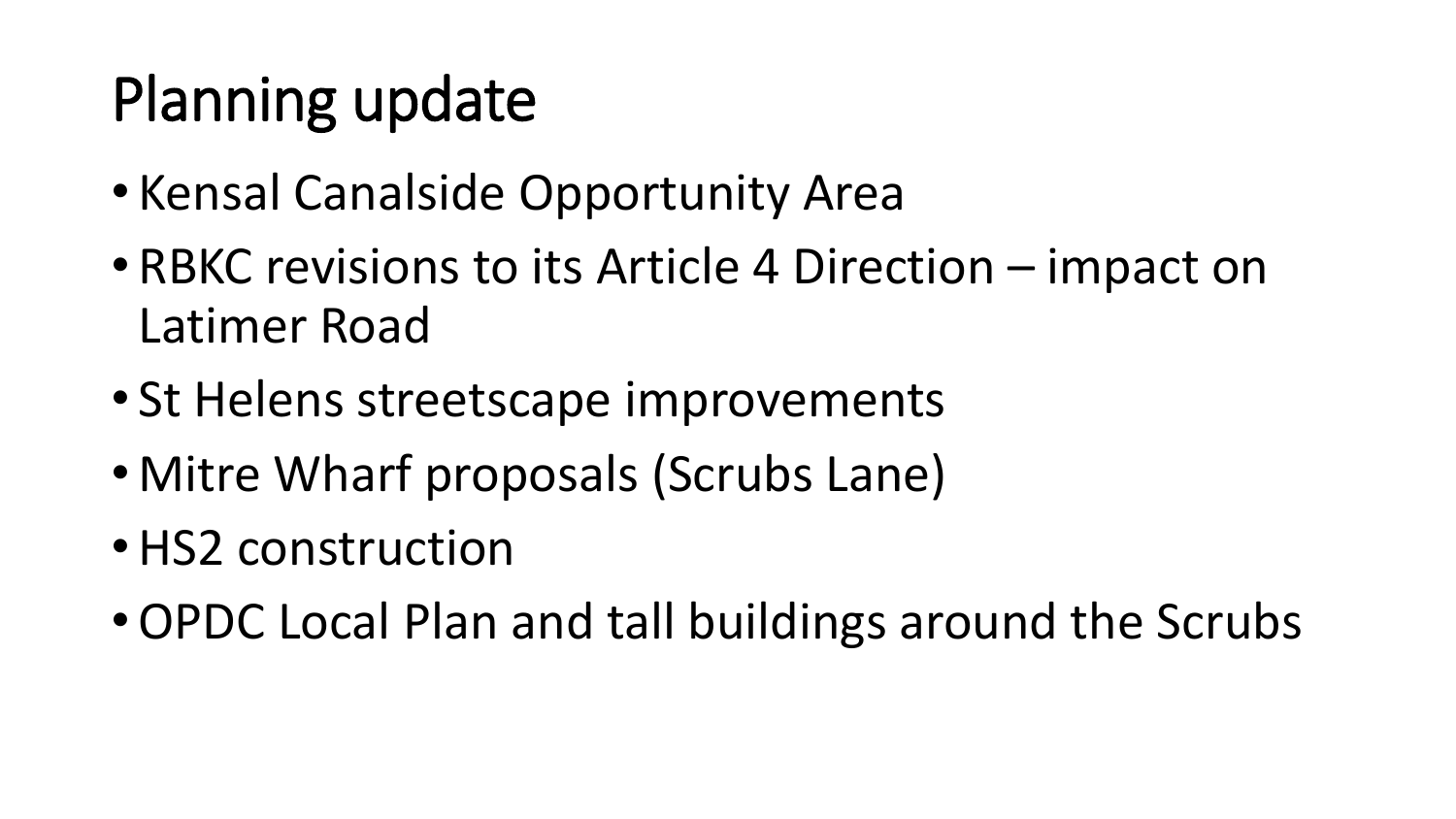

### **Kensal Canalside**

Development Forum held last November.

The RBKC Draft Local Plan limits heights to 31 storeys.

Sainsburys/Ballymore and St William now revising their plans.

Applications may surface after July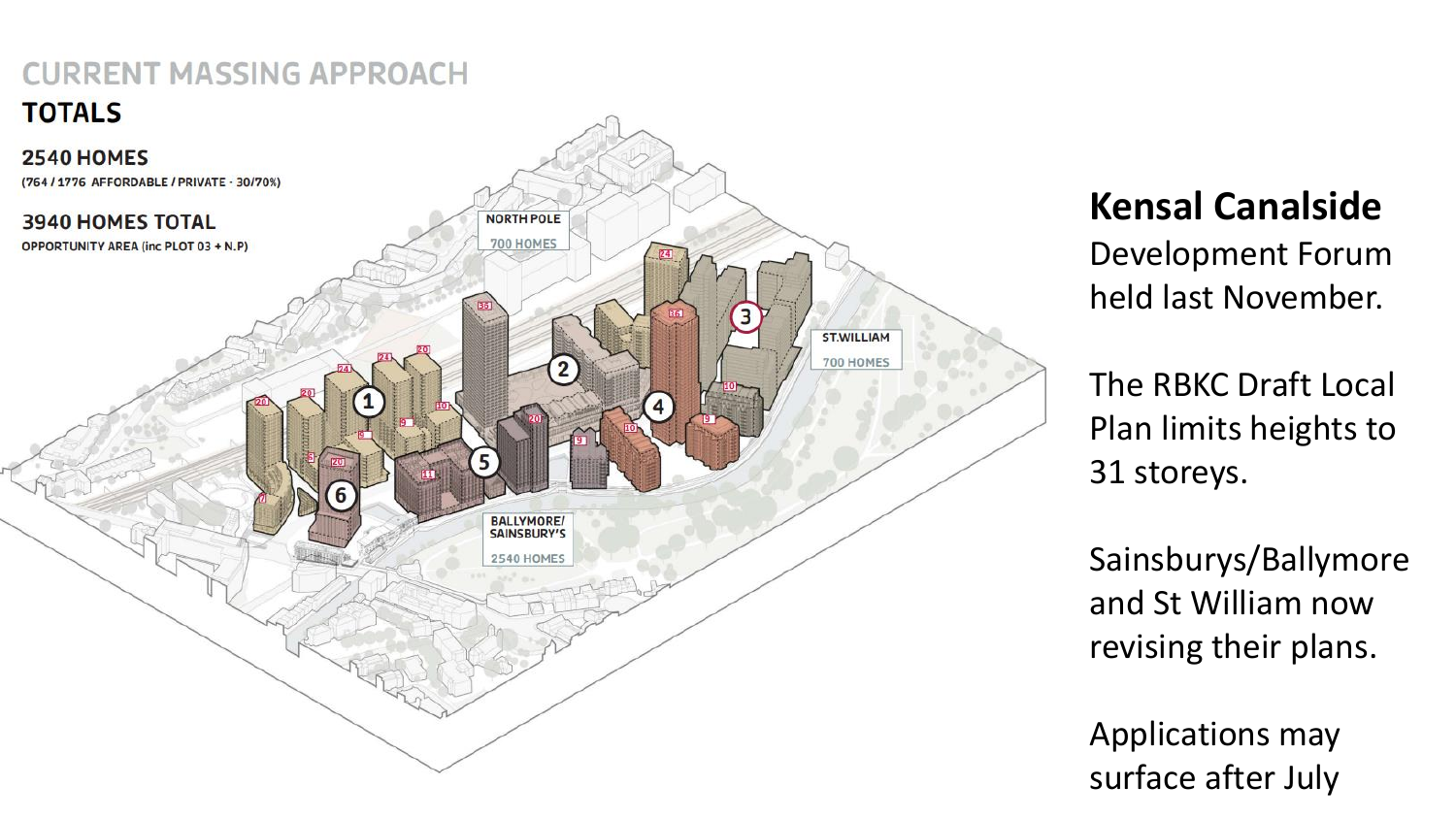## The future of RBKC's Article 4 Direction

A complicated issue. In a nutshell:

- Government wants flexibility on change of use from vacant commercial premises to homes via 'permitted development'
- RBKC has been instructed by Ministers to minimise the area where permitted development rights for change of use to housing have been removed by a 2013 RBKC Article 4 Direction (currently the whole Borough).
- StQW has argued that Latimer Road should not be part of these reduced area and needs the national flexibility.
- RBKC wants it 3 Employment Zones to stay within a reduced A4D area.
- Latimer Preservation Society wants the EZ status to stay (we think).

We need to decide between the following options:

- *A.* **Include Latimer Road under a new Article 4 Direction**
- **B. Say to RBKC/DLUHC that Latimer Road should be left outside the new A4D areas**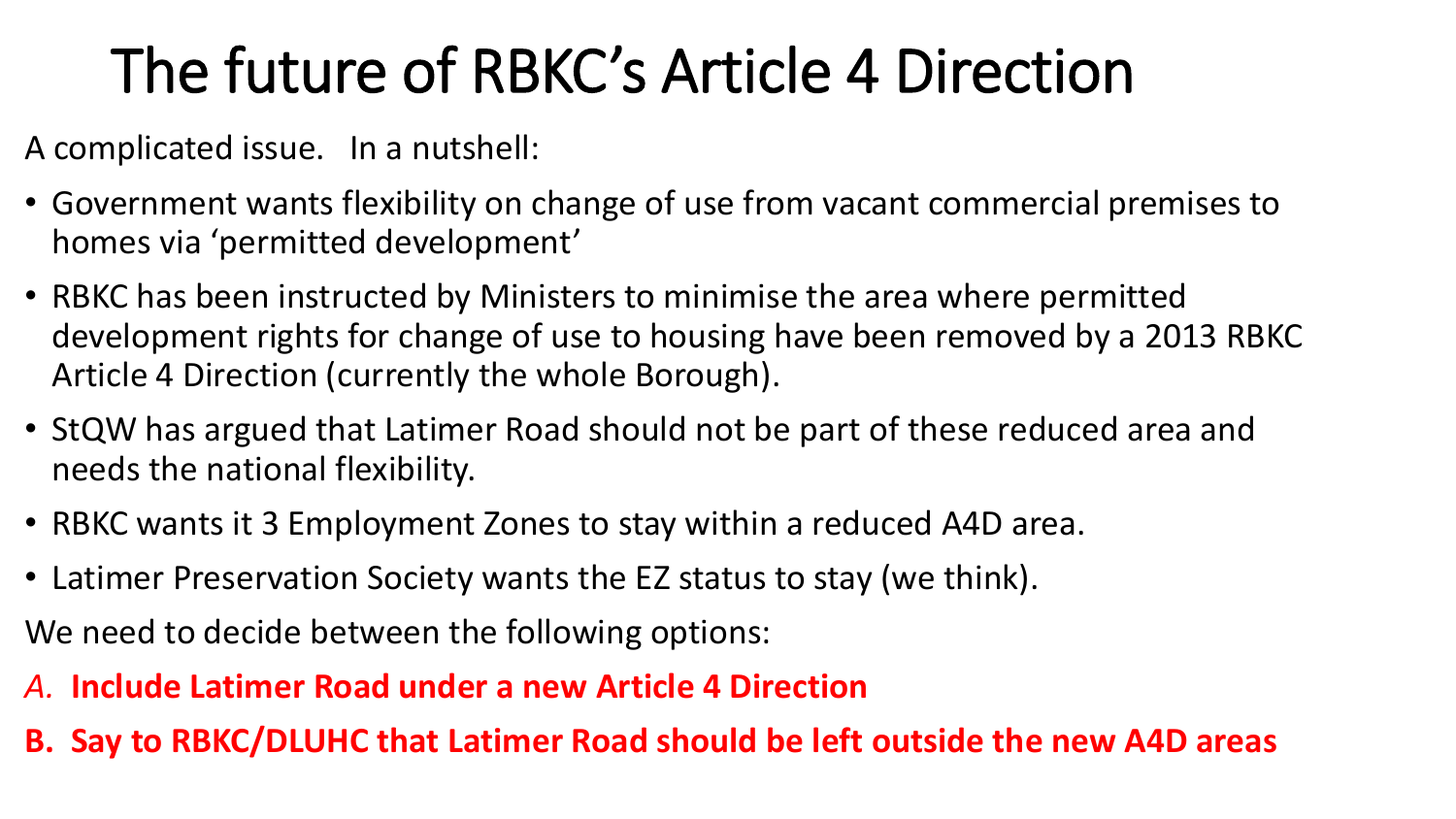

Key:

- Latimer Road proposed for de-designation as an Employment Zone
- lore housing above commercial uses on west side of street Road
- oposed underpass to Imperial West
- Proposed site for 'Western Circus' Overground station

The purple sections on the map are the four sections of Latimer Road classed as an Employment Zone.

These are subject to RBKC Policy CF5 resisting change of use to housing. New Draft Local Plan Policy BC1 requires **'significant uplift'** in business uses to justify any change of use.

StQW policies allow mixed use at Units 1-14 above commercial space. Subject to RBKC Design Code on building heights.

Our current thinking is that national PD rights should apply and that the EZ sections should be de-designated in the next RBKC Local Plan.

Latimer Road Preservation Society (we think) takes a different view.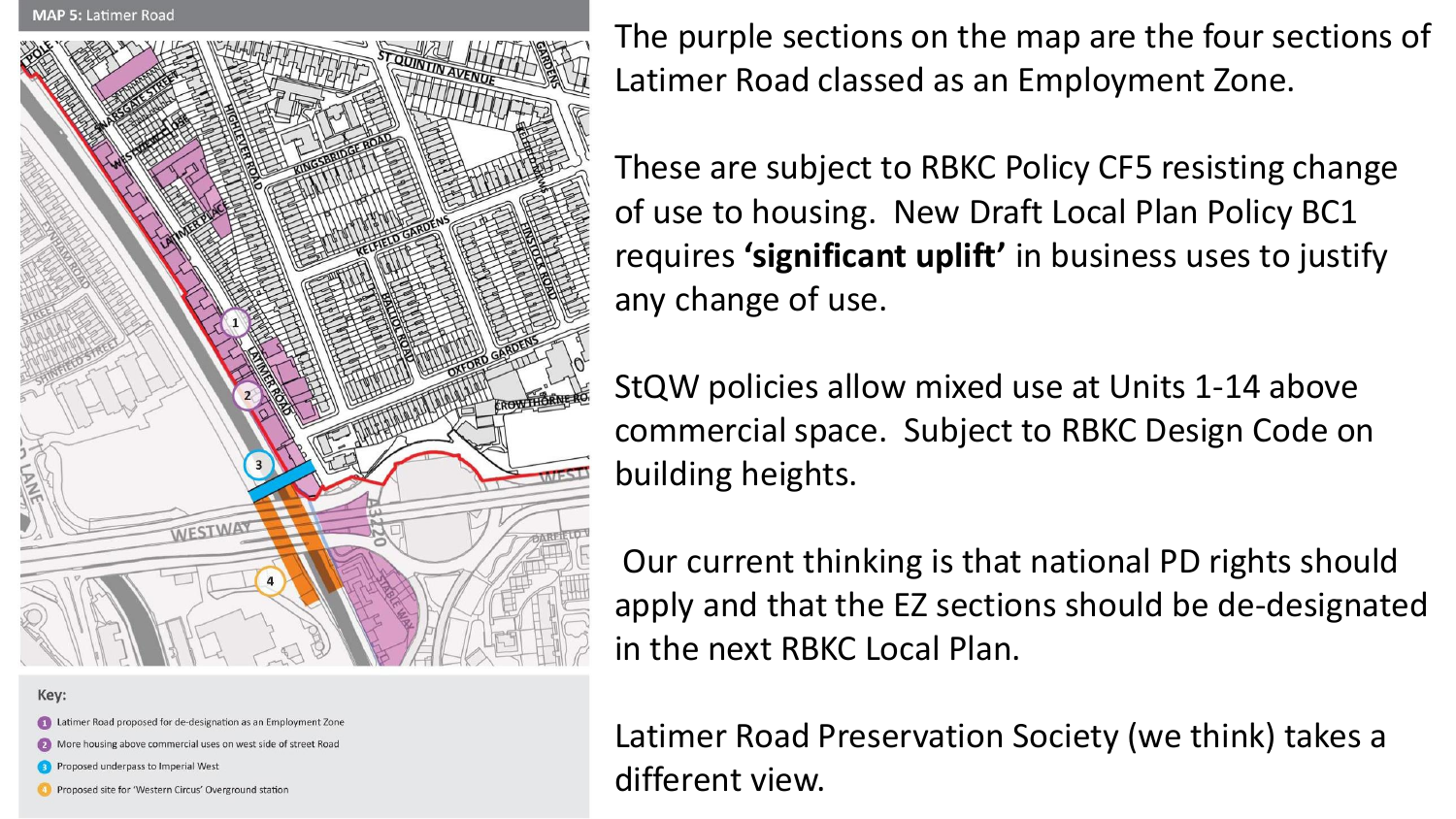### Coverage by a Article 4 Direction means…..

National permitted development rights are not available.

Any form of 'development' with a change of use to housing requires full planning permission. Planning policies can give business space a level of protection. Meanwhile

RBKC Policy BC1 will resist housing without a 'significant uplift' in businesses uses – this requires redevelopments to add more floorspace.

Any form of development in Latimer Road currently has marginal viability (poor public transport, lack of amenities).

The new 'E class use' covers a wide range of commercial activities including e.g. Getir and 'dark kitchens'/Deliveroo. No permission needed to change commercial activities within this use class.

RBKC Draft Local Plan assumes 75 new homes in the street in long term.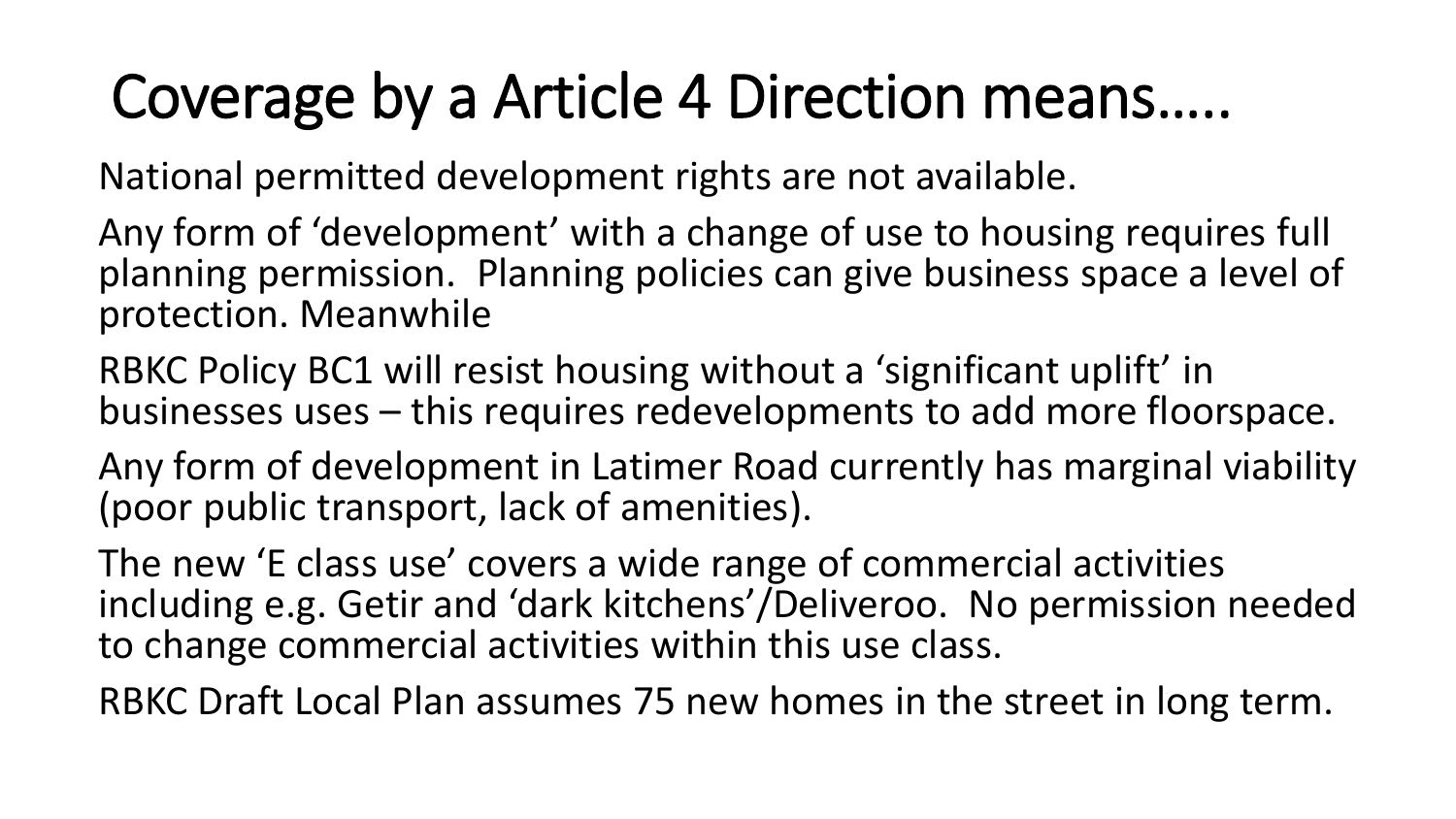### Exclusion from A4 Direction means….

Permitted development on change of use to residential applies only to existing buildings. New developments need or physical alterations need full planning permission.

Applicants still have to apply for 'Prior Approval' for change of use.

RBKC can still refuse proposals on grounds of transport impact, noise, living conditions of neighbours and a few other grounds - but not on loss of employment floorspace.

Might developers go for fully residential redevelopments, with no commercial space at ground floor level?

Differential in values is not that big in Latimer Road, as compared with 'prime' Kensington (where loss of retail and commercial uses to residential is a major threat).